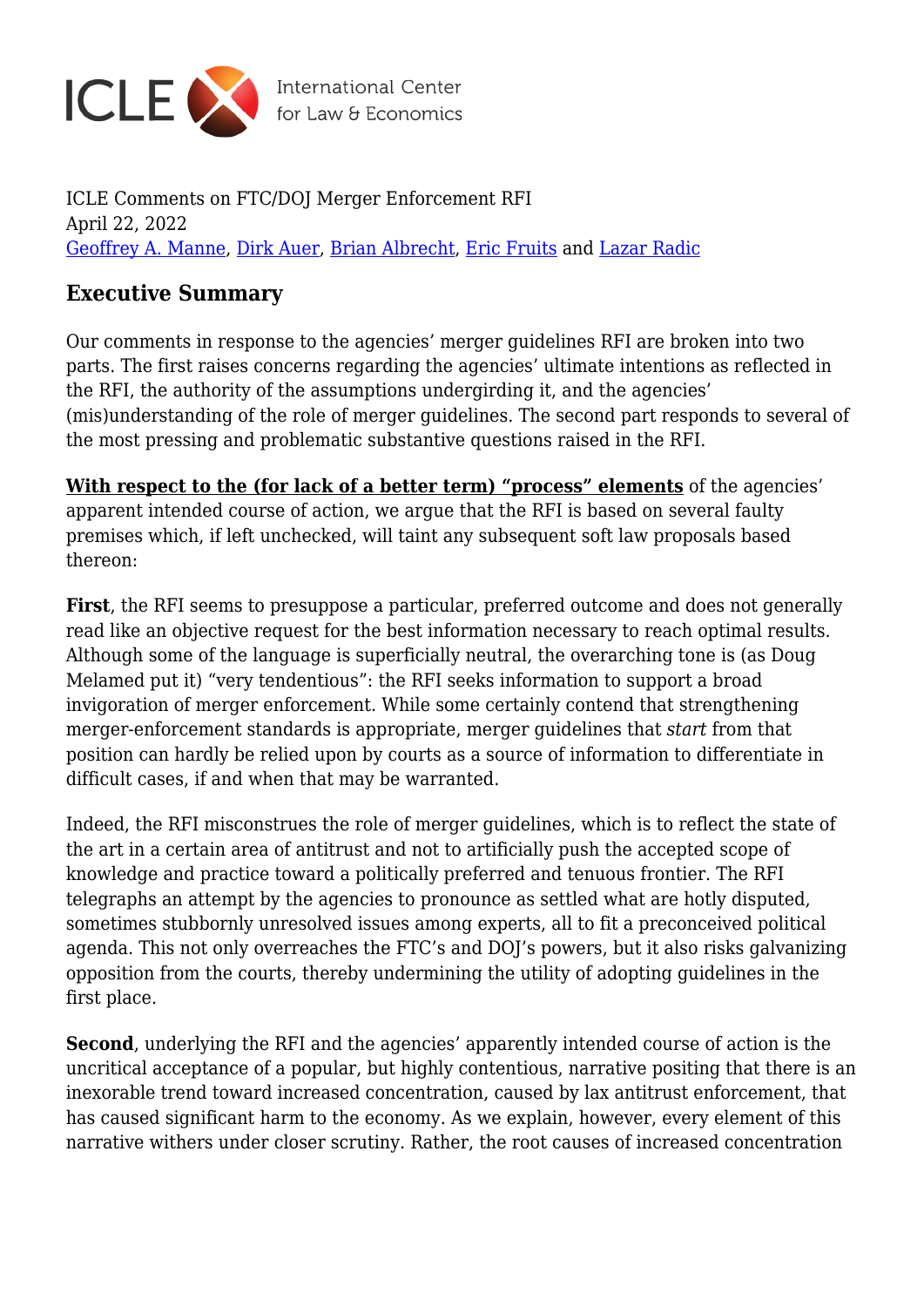(if it is happening in the first place) are decidedly uncertain; concentration is *decreasing* in the local markets in which consumers actually make consumption decisions; and there is evidence that, because much increased concentration has been caused by productivity advances rather than anticompetitive conduct, consumers likely *benefit* from it.

**Lastly**, the RFI assumes that the current merger-control laws and tools are no longer fit for purpose. Specifically, the agencies imply that current enforcement thresholds and longstanding presumptions, such as the HHI levels that trigger enforcement, allow too many anticompetitive mergers to slip through the cracks. We contend that this kind of myopic thinking fails to apply the relevant error-cost framework. In merger enforcement, as in antitrust law, it is not appropriate to focus narrowly on one set of errors in guiding legal and policy reform. Instead, general-purpose tools and presumptions should be assessed with an eye toward reducing the *totality* of errors, rather than those arising in one segment at the expense of another.

**Substantively**, our comments address the following issues:

**First**, the RFI is concerned with the state of merger enforcement in labor markets (and "monopsony" markets more broadly). While some discussion may be welcome regarding new guidelines for how agencies and courts might begin to approach mergers that affect labor markets, the paucity of past actions in this area (the vast bulk of which have been in a single industry: hospitals); the significant dearth of scholarly analysis of relevant market definition in labor markets; and, above all, the fundamental complexities it raises for the proper metrics of harm in mergers that affect multiple markets, all raise the specter that aiming for specific outcomes in labor markets may undermine the standards that support proper merger enforcement overall. If the agencies are to apply merger-control rules to monopsony markets, they must make clear that the relevant market to analyze is the output market, and not (only) the input market. Ultimately, this is the only way to separate mergers that generate efficiencies from those that create monopsony power, since both have the effect of depressing input prices. If antitrust law is to stay grounded in the consumer welfare standard, as it should, it must avoid blocking mergers that are consumer-facing simply because they decrease the price of an input. The issue of monopsony is further complicated by the fact that many inputs are highly substitutable across a wide range of industries, rendering the relevant market even more difficult to pin down than in traditional product markets.

**Second**, there is not enough evidence to create the presumption of a negative relationship between market concentration and innovation, or between market concentration and investment. In fact, as we show, it may often be the case that the opposite is true. The agencies should thus be wary of drawing any premature conclusions—let alone establishing any legal presumptions—on the connection between market structure and non-price effects, such as innovation and investment.

**Third**, the RFI blurs what has hitherto been a clear demarcation—and rightly so—between vertical and horizontal mergers by stretching the meaning of "potential competition" beyond